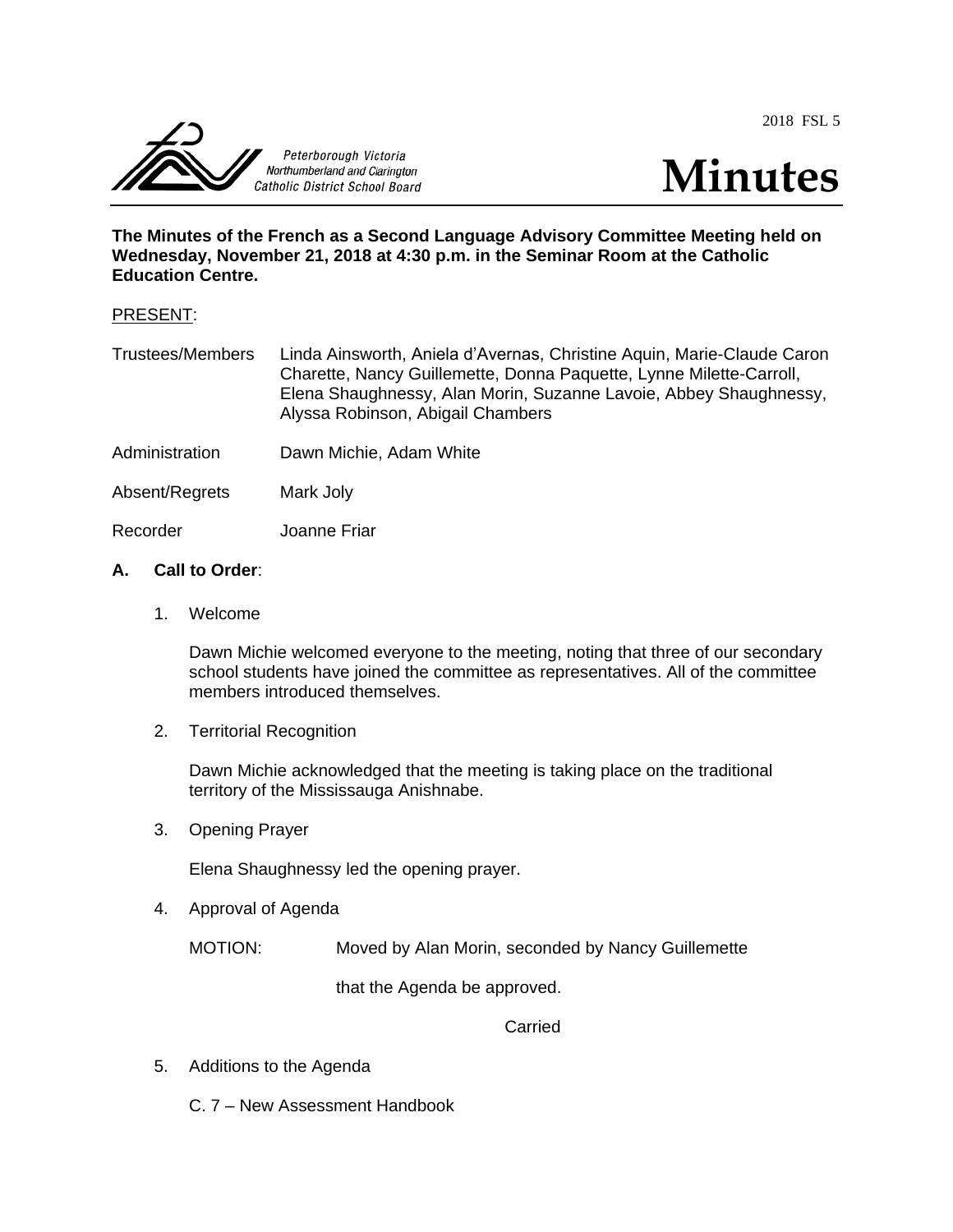6. Approval of the Minutes of the Meeting of April 11, 2018

MOTION: Moved by Aniela d'Avernas, seconded by Lynn Milette-Carroll

that the Minutes of the Meeting of April 11, 2018 be approved.

Carried

7. Business Arising from the Minutes

It was noted that the approximately \$31 million federal initiative shouldn't be impacted by the change in provincial government.

### **B. Discussion/Presentations**:

1. Update – French Teacher Recruitment/Federal Recruitment Strategy

Christine Aquin provided an update on the current number of French Immersion and Core French teachers employed by the Board, and, the many recruitment strategies that Human Resource staff are utilizing to find and hire French teachers this year.

Adam White presented an update on the \$31 million Federal Retention Strategy for Second Language Teachers. The plan involves national organizations such as CPF, ACPI and CASLT leading organizations in proposals for this strategy. They will partner with provincial organizations like OMLTA and MLC to have local interests represented.

The committee was then invited to read the recommendations of the Ontario Labour Market Study for FSL teachers. The committee members broke into groups to complete a SWOT analysis to identify the strengths and areas where growth is needed. A google document will be created to share this information.

Adam White also reviewed the recommendations of the Rehner Report for members to consider in the SWOT analysis.

2. Review of FSL 3 Year Plan/Needs Assessment for 2018-19

Adam White distributed the plan for the committee members to review the key planned actions for the 2018-2019 school year, as part of the SWOT analysis.

3. Supporting Kindergarten Teams to Connect CEFR and Inquiry Based Learning

Adam White reported that at the Early Years Advisory Committee Meeting, discussion had taken place regarding a concern by Immersion teachers that inquiry-based learning is challenging with a second language. After visiting with kindergarten teams this Fall, Adam has invited Suzanne Lavoie to present to the committee.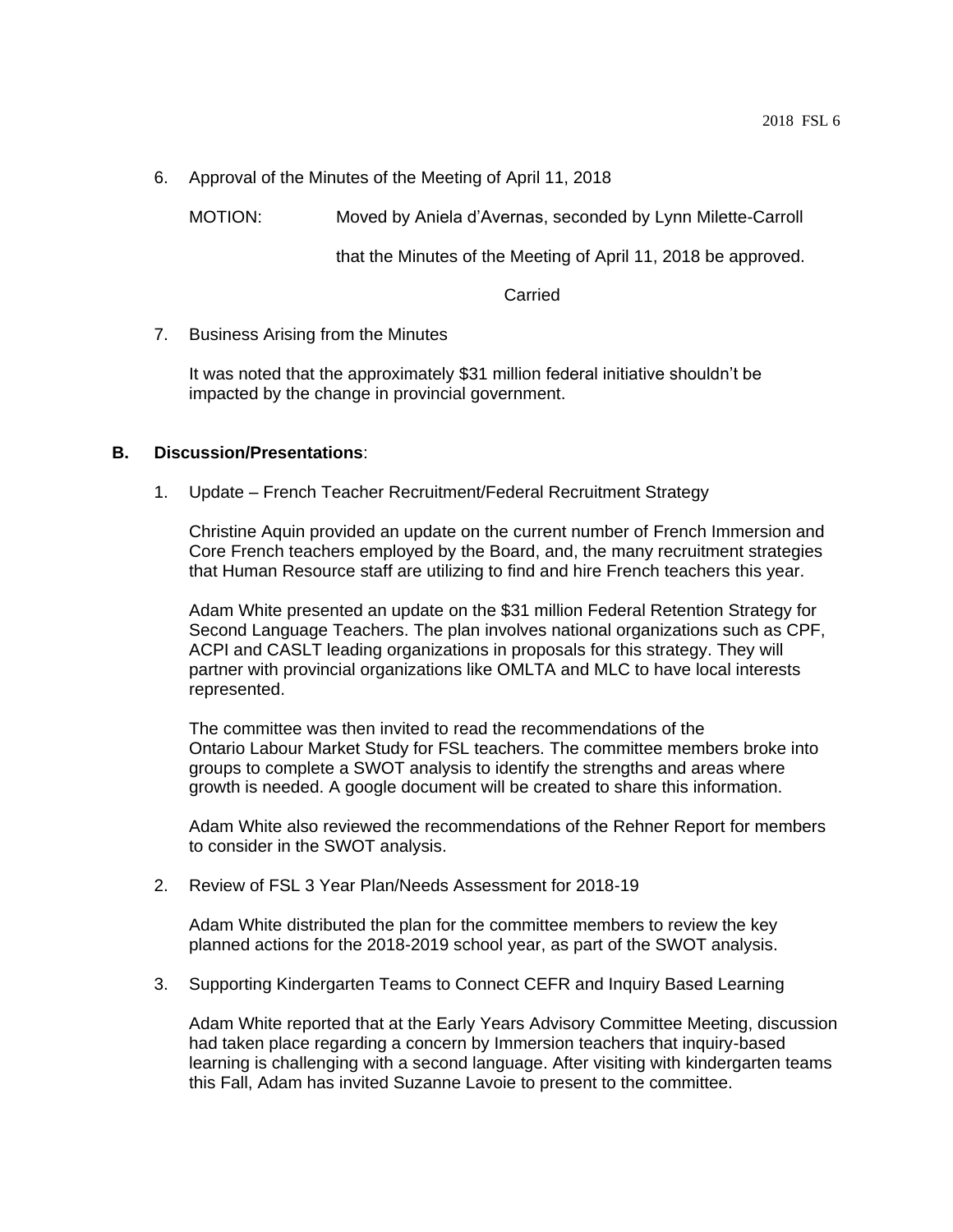Suzanne Lavoie spoke about her inquiry on bees that worked very well in her kindergarten classroom at St. Anne Catholic Elementary School. The children were very engaged and she was able to invite a number of presenters to her classroom as well as utilize a number of resources. She touched on many areas of the curriculum and noted that the inquiry gave the students the opportunity to learn French words more naturally.

## **C. Information Items**:

1. Ministry News/Funding and Grants

With the change in government, there has been a pause on funding announcements and grant distribution. It is hoped that an announcement on funding will be made shortly.

2. DELF – Results from 2018 – Plans for 2019

53 students challenged the DELF exam last year and 52 were successful. Almost half of the students were in Core French. The plan is to support 60 students to write the DELF exam this year, depending on funding, and the number of correcteurs available. Our Board is signed up for the May 2019 session.

3. PD Plans – Lunch and Learn Menu

Learning Consultants have moved to a more school based model this year, with more Lunch and Learns, and after school regional meetings. Adam shared the list of Lunch and Learn options that he has created for support in both Core French and Immersion programming.

4. CPF Concours d'art oratoire - Impromtu

All elementary schools will participate in the Impromtu category only this year. Board finals are taking place on March 19, 2019 at Good Shepherd Catholic Elementary School. If there is enough interest, a separate secondary competition may take place as well. It was noted that depending on interest, this event may need to be run on two days. Aniela d'Avernas offered to be one of the judges.

5. FI Principals' Meetings (November 27 and March 21)

This is a great networking opportunity for principals to learn about new initiatives, especially those principals who are new to French Immersion.

6. French Certificates at Secondary

Discussion took place around a request from one of our schools to produce an Extended French Certificate for a student who has transferred from another board.